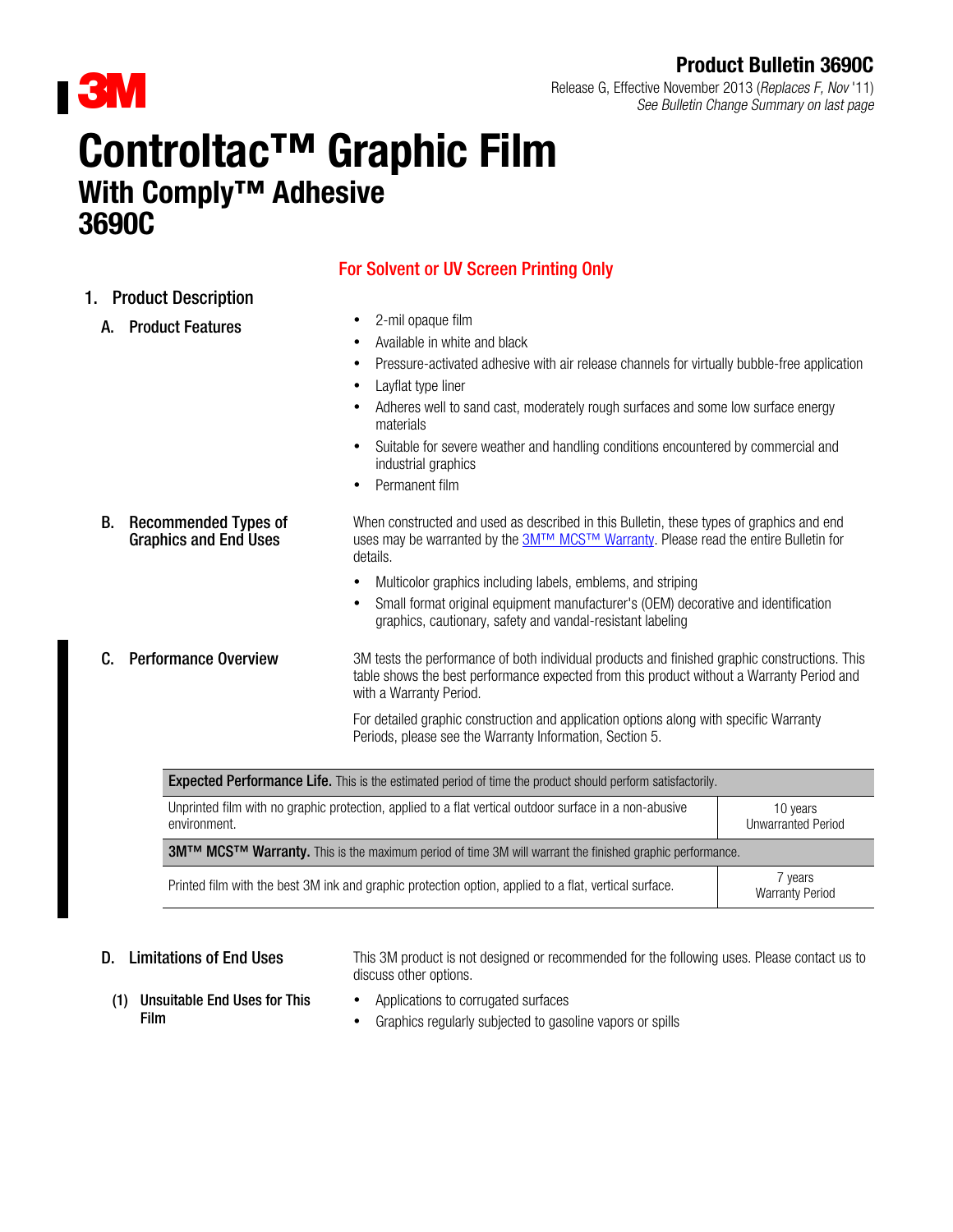| 2. | <b>Compatible Products</b>                                  | This section provides a list of products that are approved by 3M for use with the base film<br>covered in this Bulletin, and used for the creation of a graphic that is covered by the 3M™<br>MCS™ Warranty. Refer to the Product and Instruction Bulletins listed in 3M Related Liter-<br>ature at the end of this Bulletin for more information about the compatible products.                                   |                                                                                                                                                   |  |
|----|-------------------------------------------------------------|--------------------------------------------------------------------------------------------------------------------------------------------------------------------------------------------------------------------------------------------------------------------------------------------------------------------------------------------------------------------------------------------------------------------|---------------------------------------------------------------------------------------------------------------------------------------------------|--|
|    | 3M Inks<br>(1)                                              | $\bullet$<br>$\bullet$                                                                                                                                                                                                                                                                                                                                                                                             | 3M™ Screen Printing Ink Series 1900 line color and four color<br>3M™ Screen Printing UV Ink Series 9800 line color and four color                 |  |
|    | <b>Graphic Protection</b><br>(2)                            | 3M™ Screen Print Gloss Clear 1920DR<br>٠<br>3M™ Screen Print Low Gloss Clear 1930<br>$\bullet$<br>3M™ Screen Print Gloss Clear 9740i<br>$\bullet$<br>3M™ Screen Print Low Gloss Clear 9730UV<br>$\bullet$<br>3M™ Screen Print UV Gloss Clear 9800CL<br>$\bullet$                                                                                                                                                   |                                                                                                                                                   |  |
|    | <b>OEM Inks and Clears</b><br>(3)<br>For OEM graphics only! | Sericol™ Duracal™ UV Screen Print Inks<br>٠<br>Sericol™ Duracal™ Screen Print Clear (approved for OEM applications only)<br>٠<br>To identify a Sericol inks distributor, contact FUJIFILM® North America Corporation, Graphic<br>Systems Division at http://www.fujifilmusa.com/products/graphic arts printing/index.html;<br>1101 W. Cambridge Drive, Kansas City, KS 66103; Tel: 1-800-255-4562 or 913-342-4060. |                                                                                                                                                   |  |
|    | <b>Other Products</b><br>(4)                                | 3M™ Premasking Tape SCPM-3<br>$\bullet$<br>3M™ Premasking Tape SCPM-44X<br>٠<br>3M™ Prespacing Tape SCPS-55<br>٠                                                                                                                                                                                                                                                                                                   |                                                                                                                                                   |  |
| 3. | <b>Characteristics</b>                                      |                                                                                                                                                                                                                                                                                                                                                                                                                    | These are typical values for unprocessed product; processing may change the values.<br>Contact your 3M representative for a custom specification. |  |
|    | <b>Physical Characteristics</b><br>A.                       | Characteristic                                                                                                                                                                                                                                                                                                                                                                                                     | Value                                                                                                                                             |  |
|    |                                                             | Material                                                                                                                                                                                                                                                                                                                                                                                                           | Vinyl, cast                                                                                                                                       |  |
|    |                                                             | Color                                                                                                                                                                                                                                                                                                                                                                                                              | 3690C-10: White<br>3690C-12: Black<br>3690C-114: Clear                                                                                            |  |

| Material                                                                                  | Vinyl, cast                                                                                                                                                                                                                                                                                                                                   |
|-------------------------------------------------------------------------------------------|-----------------------------------------------------------------------------------------------------------------------------------------------------------------------------------------------------------------------------------------------------------------------------------------------------------------------------------------------|
| Color                                                                                     | 3690C-10: White<br>3690C-12: Black<br>3690C-114: Clear                                                                                                                                                                                                                                                                                        |
| <b>Thickness</b>                                                                          | <b>Without adhesive:</b> 2 mils (0.05 mm)<br>With adhesive: $3$ to $4$ mils (0.08 to 0.10 mm)                                                                                                                                                                                                                                                 |
| Adhesive type                                                                             | Pressure-activated, slideable, repositionable, with air release<br>channels                                                                                                                                                                                                                                                                   |
| Adhesive color                                                                            | 3690C-10, -12: Gray-pigmented adhesive<br>3690C-114: Clear adhesive                                                                                                                                                                                                                                                                           |
| Liner                                                                                     | Polyethylene-coated paper, laytflat ttype                                                                                                                                                                                                                                                                                                     |
| Tensile strength<br>(minimum)                                                             | 5 pounds/inch at 73°F (0.9 kg/cm at 23°C)                                                                                                                                                                                                                                                                                                     |
| Adhesion<br>24 hours after application                                                    | ABS: 5 pounds/inch (0.9 kg/cm)<br>Acrylic enamel: 5 pounds/inch (0.9 kg/cm)                                                                                                                                                                                                                                                                   |
| Note: The adhesive<br>becomes more aggressive<br>as the surface<br>temperature increases. | Aluminum, anodized: 6 pounds/inch (1.1 kg/cm)<br>Aluminum, etched: 5 pounds/inch (0.9 kg/cm)<br><b>Chrome:</b> 5 pounds/inch (0.9 kg/cm)<br>Fiberglass: 5 pounds/inch (0.9 kg/cm)<br>Powder coat paint: 3-6 pounds/inch (0.5-1.1 kg/cm)<br>value can vary greatly; contact your 3M representative to arrange<br>for 3M to test your substrate |
| Chemical resistance                                                                       | Resists mild acids, mild alkalis, and salts.<br>Excellent resistance to water (does not include immersion)                                                                                                                                                                                                                                    |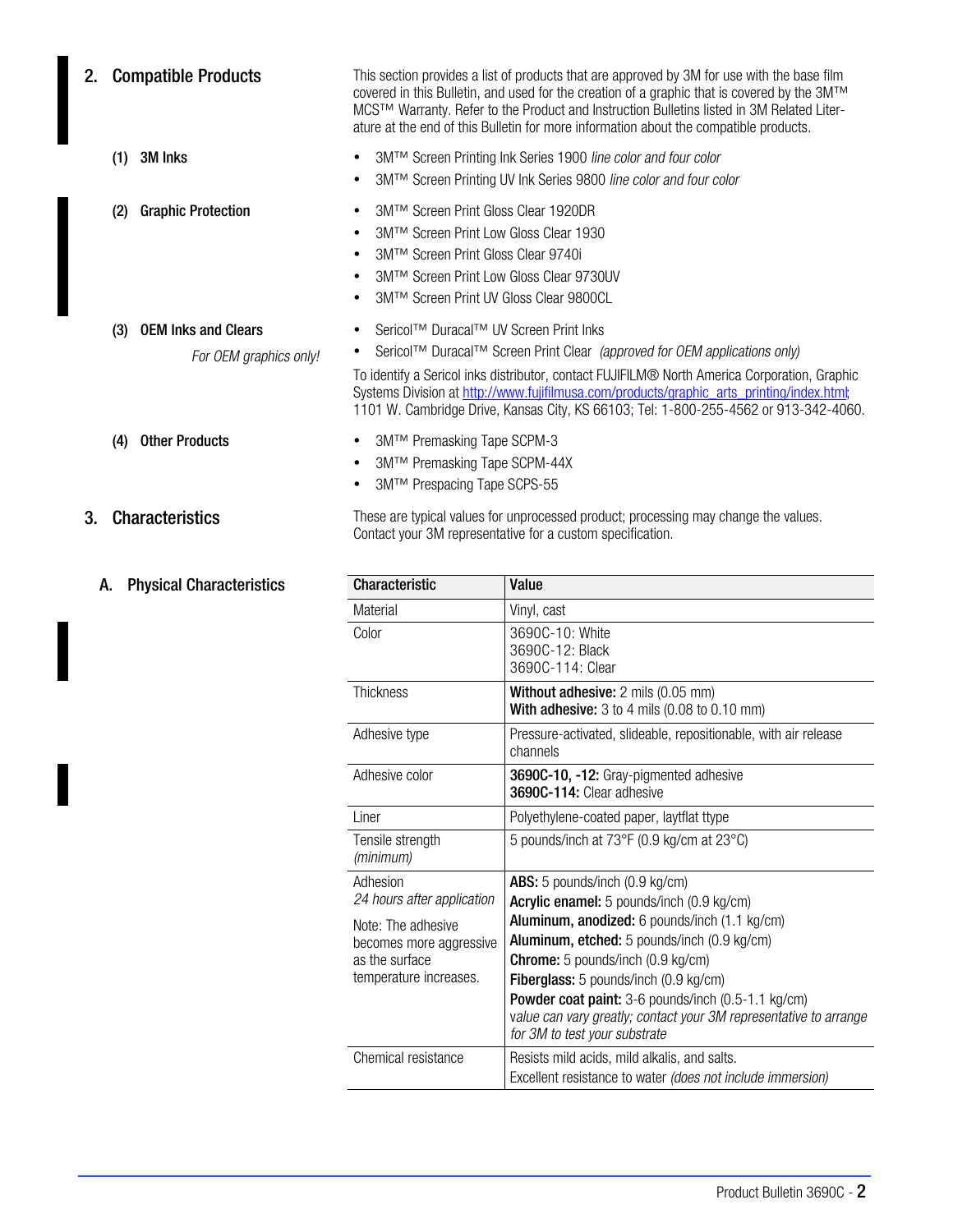## <span id="page-2-0"></span>B. Application Characteristics

| <b>Characteristic</b>                             | Value                                                                                                                                                                                                                                                                                                                                                                                                                                                   |
|---------------------------------------------------|---------------------------------------------------------------------------------------------------------------------------------------------------------------------------------------------------------------------------------------------------------------------------------------------------------------------------------------------------------------------------------------------------------------------------------------------------------|
| Finished graphic<br>application<br>recommendation | <b>Surface type:</b> Flat or moderate compound curves, with or<br>without rivets; also sand-cast, moderately rough<br><b>Substrate type:</b> Most rigid plastics (including polyethylene and<br>polypropylene), etched and anodized aluminum, chrome,<br>fiberglass and paint <sup>1</sup><br><b>Application temperature:</b> 40 $^{\circ}$ to 90 $^{\circ}$ F (4 $^{\circ}$ to 32 $^{\circ}$ C)<br>air and substrate<br><b>Application method: Dry</b> |
| Applied film shrinkage                            | $0.047$ inch $(1.2$ mm)                                                                                                                                                                                                                                                                                                                                                                                                                                 |
| Finished graphic exposure<br>temperature          | $-65^{\circ}$ to $+225^{\circ}$ F ( $-54^{\circ}$ to $+107^{\circ}$ C)                                                                                                                                                                                                                                                                                                                                                                                  |
| Graphic removal                                   | Permanent                                                                                                                                                                                                                                                                                                                                                                                                                                               |

### 4. Definitions

| A. | <b>Exposure Types</b>                       | <b>U.S. Vertical</b><br><b>Exposure</b>            | face of graphic                                                                    | The face of the graphic is $+/- 10^{\circ}$ from vertical.                                                                                                                                                                                                                                                                                                                                |  |
|----|---------------------------------------------|----------------------------------------------------|------------------------------------------------------------------------------------|-------------------------------------------------------------------------------------------------------------------------------------------------------------------------------------------------------------------------------------------------------------------------------------------------------------------------------------------------------------------------------------------|--|
|    |                                             | U.S.<br>Non-vertical<br><b>Exposure</b>            | face of graphic-                                                                   | The face of the graphic is greater than 10° from vertical<br>and greater than 5° from horizontal. This includes<br>non-vertical surfaces of vehicle wraps or fleet graphics.                                                                                                                                                                                                              |  |
|    |                                             | U.S.<br>Horizontal<br><b>Exposure</b>              | face of graphic                                                                    | The face of the graphic is $+/-$ 5° from horizontal.                                                                                                                                                                                                                                                                                                                                      |  |
|    |                                             | <b>U.S. Desert</b><br>Southwest<br><b>Exposure</b> | 3Mgraphics.com under Warranties.                                                   | Any outdoor graphic exposed to solar energy more than half of the daylight<br>hours in Arizona, New Mexico and the desert areas of California, Nevada, Utah<br>and Texas is subject to reduced warranties. A detailed map is available at                                                                                                                                                 |  |
| В. | <b>Graphic Types</b>                        | <b>Indoor Signs</b>                                |                                                                                    | Stationary graphics applied indoors and not exposed to the elements.                                                                                                                                                                                                                                                                                                                      |  |
|    |                                             | <b>Outdoor Signs</b>                               |                                                                                    | Stationary graphics applied outdoors and exposed to the elements.                                                                                                                                                                                                                                                                                                                         |  |
|    |                                             | <b>OEM</b>                                         | manufacturers.                                                                     | Labels and decorative graphics produced for and used by original equipment                                                                                                                                                                                                                                                                                                                |  |
| C. | <b>Graphic Construction</b>                 |                                                    | tection, ink, printer and application tape.                                        | The products used to make a graphic, which may include film and/or flexible substrate, graphic pro-                                                                                                                                                                                                                                                                                       |  |
| D. | <b>Graphic Protection</b>                   |                                                    | Overlaminate films or clear coats used to protect the graphic and/or change gloss. |                                                                                                                                                                                                                                                                                                                                                                                           |  |
| 5. | <b>Warranty Information</b>                 |                                                    |                                                                                    |                                                                                                                                                                                                                                                                                                                                                                                           |  |
| А. | <b>Warranty Coverage</b><br><b>Overview</b> |                                                    | applications, as covered in this Bulletin.                                         | The warranty coverage for each graphic is based on the user(s) both reading and following all<br>applicable and current 3M Product and Instruction Bulletins. 3M will honor the Warranty<br>Period stated in the base film's Product Bulletin that is current when the film was purchased.<br>The Warranty Period may be reduced and stipulations may apply for certain constructions and |  |
|    |                                             |                                                    | of a course of dealing, custom or usage of trade.                                  | The following is made in lieu of all other express or implied warranties, including any implied<br>warranty of merchantability or fitness for a particular purpose or implied warranty arising out                                                                                                                                                                                        |  |
| В. | <b>3M Basic Product Warranty</b>            |                                                    | in the 3M Commercial Graphics Warranties Brochure.                                 | This product is warranted to be free of defects in materials and manufacture at the time of<br>shipment and to meet the specifications stated in this Product Bulletin and as further set forth                                                                                                                                                                                           |  |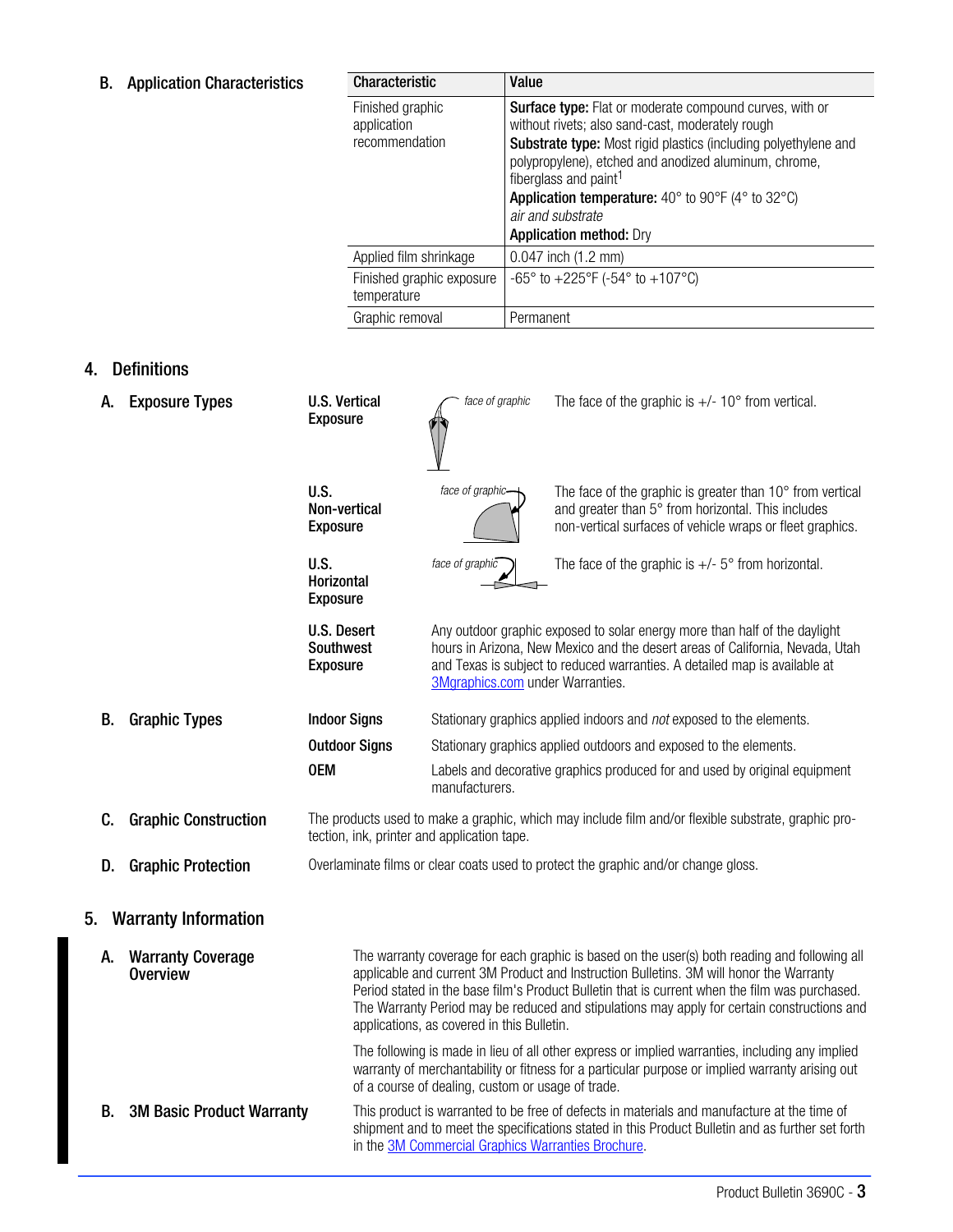<span id="page-3-0"></span>**C.** Limited Remedy 3M will replace or refund the price of any 3M materials that do not meet this warranty within the specified time periods. These remedies are exclusive.

D. Limitation of Liability Except where prohibited by law, 3M SHALL NOT UNDER ANY CIRCUMSTANCES BE LIABLE TO PURCHASER OR USER FOR ANY DIRECT (EXCEPT FOR THE LIMITED REMEDY PROVIDED ABOVE), INDIRECT, SPECIAL, INCIDENTAL, OR CONSEQUENTIAL DAMAGES (INCLUDING, BUT NOT LIMITED TO, LABOR, NON-3M MATERIAL CHARGES, LOSS OF PROFITS, REVENUE, BUSINESS, OPPORTUNITY, OR GOODWILL) RESULTING FROM OR IN ANY WAY RELATED TO SELLER'S PRODUCTS, SERVICES or THIS BULLETIN. This limitation of liability applies regardless of the legal or equitable theory under which such losses or damages are sought including breach of contract, breach of warranty, negligence, strict liability, or any other legal or equitable theory.

#### F. 3M™ MCS™ Warranty Subject to Stipulations set forth in Section [G.](#page-4-0), below

#### (1) Warranty Period Table

for Finished Graphics in a Standard U.S. Vertical Exposure

**E.** Additional Limitations See the [3M Commercial Graphics Warranties Brochure](http://multimedia.3m.com/mws/mediawebserver?mwsId=SSSSSu7zK1fslxtUN8_UM8mZev7qe17zHvTSevTSeSSSSSS--&fn=WarrantyBrochure_06.pdf) at 3Mgraphics.com, which gives the terms, additional limitations of the warranty, if any, and limitations of liability.

> Finished graphics constructed with the materials specified and the exposure specified in the Warranty Period Table, Section F. is eligible for the 3M™ MCS™ Warranty. For warranties for other exposures, see Section [G.\(1\).](#page-4-0)

| <b>Ink Series</b>          | <b>Graphic Protection</b>         | <b>Warranted Durability</b> in years |  |
|----------------------------|-----------------------------------|--------------------------------------|--|
|                            |                                   | Labels, Emblems, Striping            |  |
| None, unprinted            | None                              |                                      |  |
| 1900 (solvent), line color | 1920DR<br>1930                    | 5<br>$\overline{2}$                  |  |
| 1900 (solvent), 4-color    | 9740i<br>9730UV                   | 5<br>3                               |  |
| 9800 (UV), line color      | None<br>9800CL<br>9740i<br>9730UV | 5<br>5<br>3                          |  |
| 9800 (UV), 4-color         | <b>None</b><br>9740i<br>9800CL    | 0<br>5<br>5                          |  |

#### (2) Warranty Period Table for OEM Finished Graphics

in a Standard U.S. Vertical Exposure, NOT in the U.S. Desert Southwest

| <b>Ink Series</b>                      | <b>Graphic Protection</b>                       | <b>Warranted Durability</b><br>in years |
|----------------------------------------|-------------------------------------------------|-----------------------------------------|
|                                        |                                                 | <b>OEM Graphics Only</b>                |
| Sericol Duracal UV Screen<br>Print Ink | Sericol Duracal UV Screen<br><b>Print Clear</b> | :C                                      |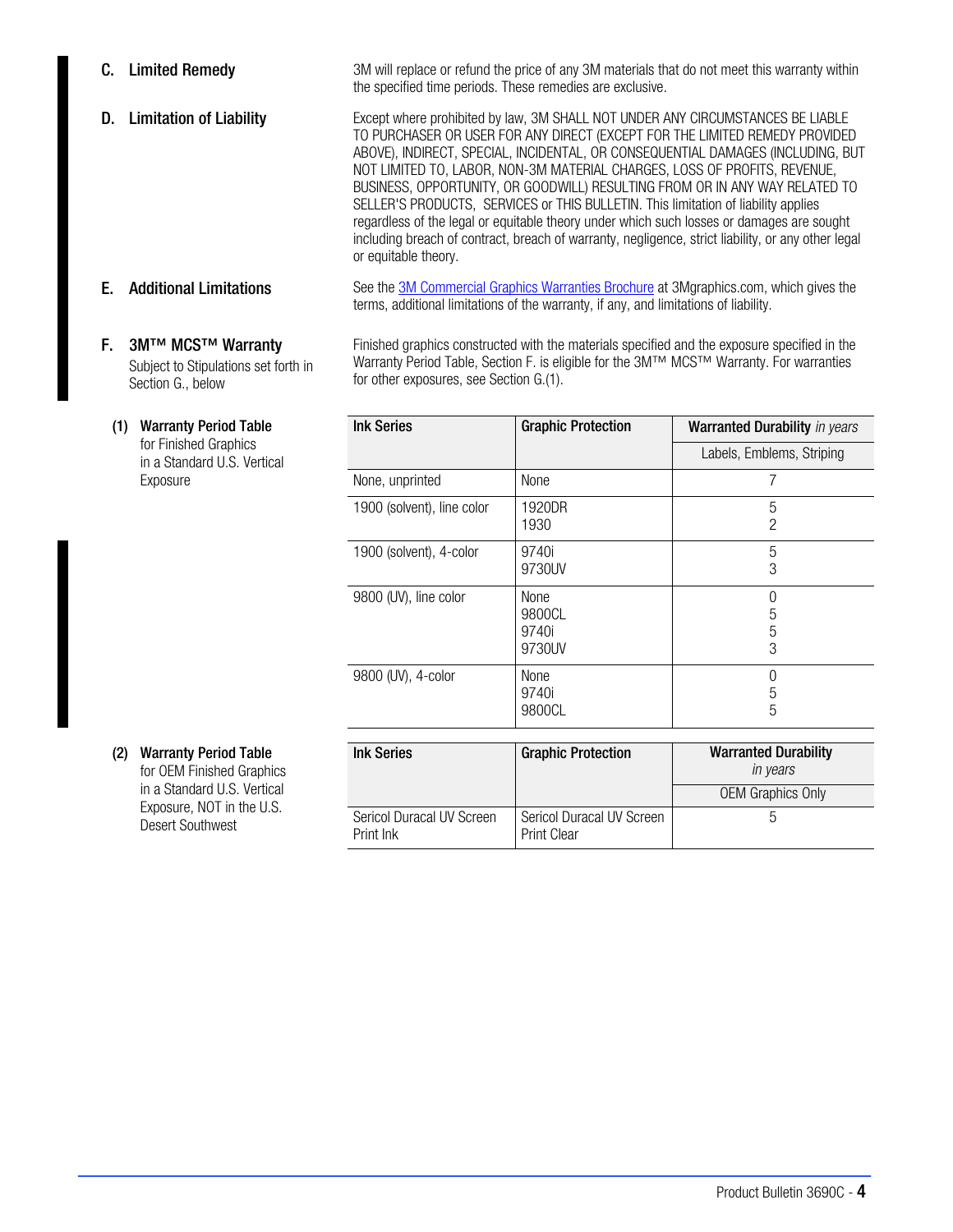- <span id="page-4-0"></span>G. General Warranty Stipulations for 3M™ MCS™ Warranty
	- (1) Reduced Warranty Period for Other Graphic Exposures

These stipulations apply to the 3M™ MCS™ Warranty. Also see the [3M Commercial Graphics](http://multimedia.3m.com/mws/mediawebserver?mwsId=SSSSSu7zK1fslxtUN8_UM8mZev7qe17zHvTSevTSeSSSSSS--&fn=WarrantyBrochure_06.pdf) [Warranties Brochure](http://multimedia.3m.com/mws/mediawebserver?mwsId=SSSSSu7zK1fslxtUN8_UM8mZev7qe17zHvTSevTSeSSSSSS--&fn=WarrantyBrochure_06.pdf).

For graphics oriented in a non-vertical or desert southwest, outdoor exposure, multiply the Warranty Period (in years) for your graphic construction as shown in the applicable Warranty Period Table, Section F, by the percentage shown for the intended graphic exposure.

| If the Graphic Exposure is    | Use this Percentage of<br><b>U.S. Vertical Exposure,</b><br><b>Warranty Period</b> | <b>Warranty Period</b><br><b>Calculation Examples</b> |
|-------------------------------|------------------------------------------------------------------------------------|-------------------------------------------------------|
| U.S. Non-vertical             | $50\% (0.5)$                                                                       | $0.5 \times 7$ years = 3.5 years                      |
| Desert Southwest Vertical     | 70% (0.7)                                                                          | $0.7 \times 5$ years = 3.5 years                      |
| Desert Southwest Non-vertical | 35% (0.35)                                                                         | $0.35 \times 5$ years = 1.75 years                    |
| U.S. Horizontal               | $0\%$                                                                              | 0 years                                               |

- (2) Abrasion and Loss of Gloss Abrasion damage and loss of gloss are not covered by any 3M warranty. This is considered normal wear and tear. However, to help maintain the appearance of your graphic, use the recommended graphic protection whenever:
	- it is required for the construction and end use as shown in the Warranty Period tables.
	- the graphic is exposed to abrasive conditions, harsh cleaners or chemicals.
	- Clear 1930 may haze, which is not warranted.
- (3) Application to Glass [3M](http://multimedia.mmm.com/mws/mediawebserver.dyn?6666660Zjcf6lVs6EVs666TtMCOrrrrQ-) accepts no liability for glass breakage when using this film for window graphics. See 3M [Instruction Bulletin 5.1](http://multimedia.mmm.com/mws/mediawebserver.dyn?6666660Zjcf6lVs6EVs666TtMCOrrrrQ-) for details.

(4) Application Outside the U.S. Contact the 3M organization for that country.

(5) Chalking The white film, when unprinted, has a tendency to chalk in outdoor applications. Film that cannot be cleaned must be protected by a recommended screen print clear. The warranty is the same as in the table for printed graphics.

> The 3M™ MCS™ Warranty does not cover finished graphics made with inks, film, graphic protection and/or application tapes that are not sold or recommended by 3M. The user is solely responsible for the graphic appearance, performance and durability of graphic constructions that include any other products.

The actual performance life of a graphic is affected by all of the following.

- The combination of graphics materials used
- Ink formulation
- Adequate ink drying or curing
- Selection, condition and preparation of the substrate
- Surface texture
- Application methods
- Angle and direction of sun exposure
- Environmental conditions
- Cleaning or maintenance methods

#### 7. Graphics Manufacturing

(6) Graphics Made with

6. Factors that Affect Graphic Performance Life

Components Not Sold or Recommended by 3M

 $\sqrt{!}$  CAUTION Before using any equipment, always follow the manufacturers' instructions for safe operation.

A. Screen Printing Formulations and processing conditions can affect ink durability. Refer to the Product and Instruction Bulletins for your ink for limitations and proper usage.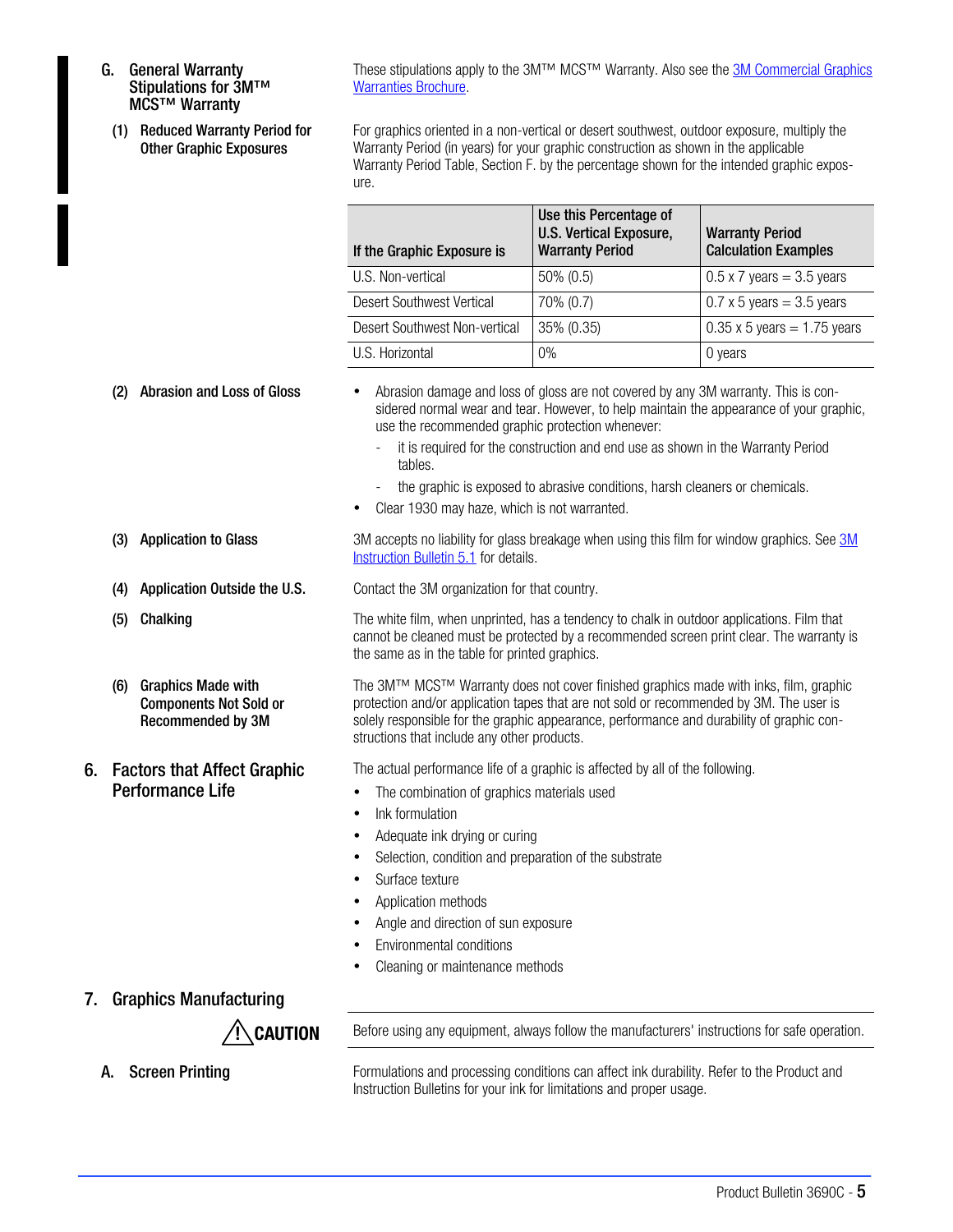**Video**  $\left(\rightarrow\right)$  See how 3M's Comply adhesive technology works.

#### B. Working with Air Release **Channels**

The snap up and reposition feature is lost:

- when firm pressure with a squeegee or other application tool is applied.
- at application temperatures above  $100^{\circ}$ F (38 $^{\circ}$ C) even if only light finger pressure was used for tacking.
- if any part of the film is removed from the original liner and reapplied to the same or another liner.
- solvent from inkjet ink has not completely dried or cured, which affects both slideability and snap up.

Air release channels are a characteristic of films with Comply adhesive.

- The channels will be damaged and effective air removal affected if you remove and attempt to change liners or reapply the same liner.
- For the best results, always work from the center out to the edges of the graphic to allow trapped air to exit through the air release channels. If the channels are closed off by firm pressure and air is trapped, use an air release tool to aid in removing air bubbles. See [3M](http://multimedia.mmm.com/mws/mediawebserver.dyn?6666660Zjcf6lVs6EVs666TtNCOrrrrQ-) [Instruction Bulletin 5.4](http://multimedia.mmm.com/mws/mediawebserver.dyn?6666660Zjcf6lVs6EVs666TtNCOrrrrQ-) for details.

smooth sliding into position on a substrate; fast finger tacking to check position; and

easy snap up and repositioning when you need it.

# SCPM-3.

A. Pressure-activated Adhesive • The pressure-activated adhesive on this film offers:

8. Application Refer to [3M Instruction Bulletin 5.5](http://multimedia.mmm.com/mws/mediawebserver.dyn?6666660Zjcf6lVs6EVs666s0_COrrrrQ-).

|                     | Select the tape based on what is on top of the graphic |                       |                                                   |  |  |
|---------------------|--------------------------------------------------------|-----------------------|---------------------------------------------------|--|--|
| Tape                | <b>Unprinted Film</b>                                  | <b>1920DR</b><br>1930 | 9800CL<br>9740i<br>9730UV<br><b>Duracal Clear</b> |  |  |
| Premasking SCPM-3   |                                                        |                       |                                                   |  |  |
| Prespacing SCPS-55  |                                                        |                       |                                                   |  |  |
| Premasking SCPM-44X |                                                        |                       |                                                   |  |  |

**EXAMPLE:** To premask a film that has clear 1920DR as the top layer, use premasking tape

letters. Then locate the graphic protection used on your graphic in the table below, and use

## C. Application Tapes

- (1) When to Use Premasking Tape
- (2) When to Use Prespacing Tape

#### (3) How to Select a Tape Determine whether you want to premask the graphic or prespace cut pieces of film such as

 As an application aid to increase stiffness, and prevent stretching and damage during application.

- When little or no liner is exposed.
- Hold cut and weeded letters or graphics in registration after removing the film liner.
- Protect cut graphic parts from scratching or damage during application.

the corresponding tape. See [3M Instruction Bulletin 4.3](http://multimedia.mmm.com/mws/mediawebserver.dyn?6666660Zjcf6lVs6EVs666Tt3COrrrrQ-) for complete details.

Use when large amounts of liner are exposed.

**B.** Cutting **These are the common cutting methods for this film. If adhesive flowback occurs where the** film is cut, weeding may be difficult. Therefore, we do not recommend using cutters that do not cut the liner, such as electronic or hot kiss cutters.

- Band sawing
- Hand cutting
- **Guillotine**
- Cold / hot steel rule die cutter

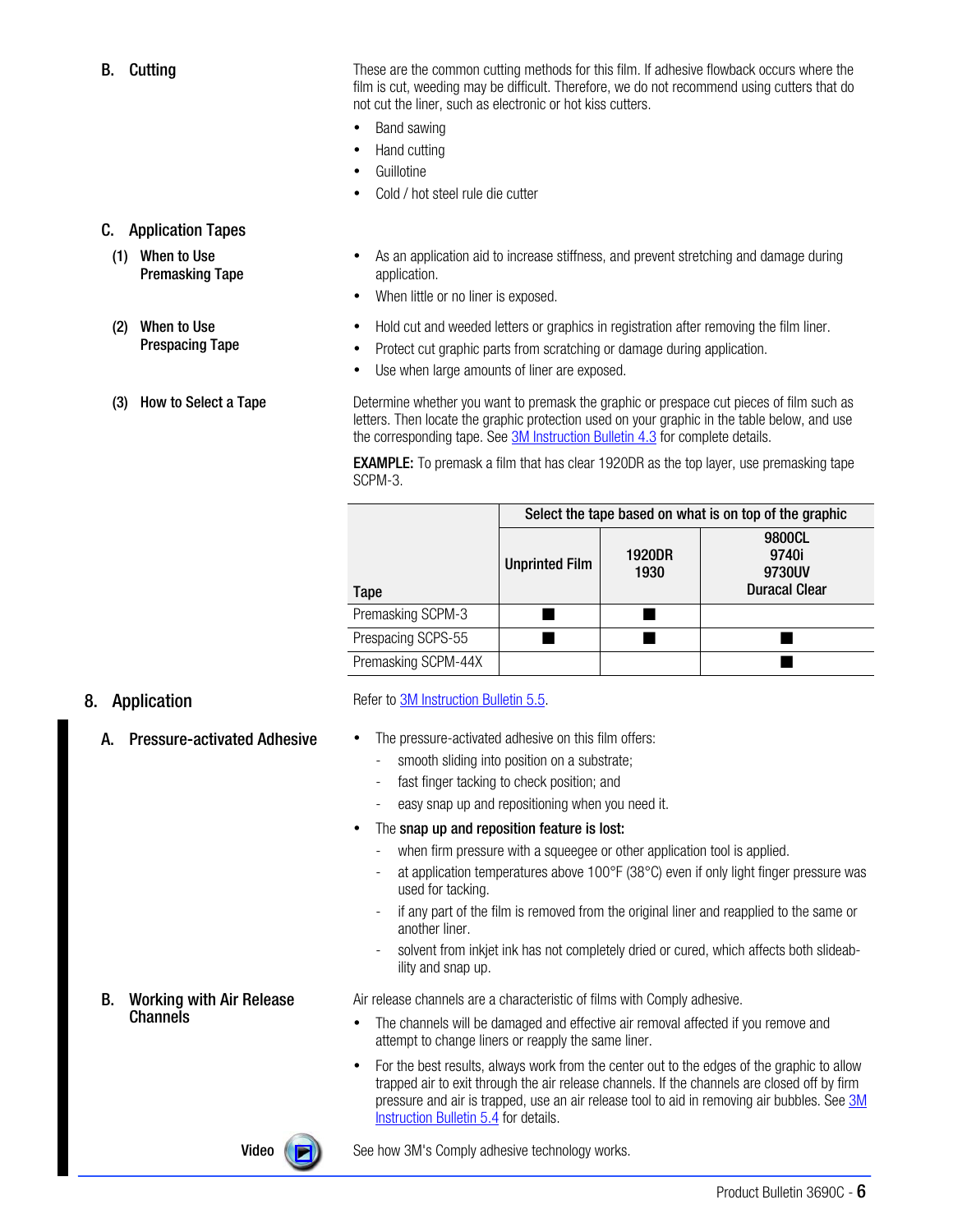| Maintenance<br>9.                       | Use a cleaner designed for high-quality painted surfaces. The cleaner must be wet,<br>non-abrasive, without strong solvents, and have a pH value between 3 and 11 (neither<br>strongly acidic nor strongly alkaline.) See 3M Instruction Bulletin 6.5.                                                                                                                                                    |  |
|-----------------------------------------|-----------------------------------------------------------------------------------------------------------------------------------------------------------------------------------------------------------------------------------------------------------------------------------------------------------------------------------------------------------------------------------------------------------|--|
|                                         | Chalking on unprinted film can be washed off with normal graphic cleaning methods.                                                                                                                                                                                                                                                                                                                        |  |
| 10. Removal                             | Film 3690C is not a removable film. Removal requires a solvent-based or mechanical remov-<br>er system. It may be very time consuming and may damage the substrate.                                                                                                                                                                                                                                       |  |
| 11. Shelf Life, Storage and Shipping    |                                                                                                                                                                                                                                                                                                                                                                                                           |  |
| <b>Shelf Life</b><br>А.                 | Total shelf life: 3 years from the date of manufacture on the original box.<br>If you do process the film, do so within 2 years and apply within 1 year.<br>If you do not process the film, apply it within 3 years.                                                                                                                                                                                      |  |
| В.<br><b>Storage Conditions</b>         | 40° to 100°F (4° to 38°C)<br>Out of sunlight<br>Clean dry area<br>Original container<br>٠<br>Bring the film to print room temperature before using<br>٠                                                                                                                                                                                                                                                   |  |
| C.<br><b>Shipping Finished Graphics</b> | Flat (may be separated by paper), or rolled printed side out on 5 inch (13 cm) or larger core.<br>This helps prevent the liner and, if used, the application tape from popping off.                                                                                                                                                                                                                       |  |
| 12. Health and Safety                   |                                                                                                                                                                                                                                                                                                                                                                                                           |  |
| <b>CAUTION</b>                          | When handling any chemical products, read the manufacturers' container labels and the<br>Material Safety Data Sheets (MSDS) for important health, safety and environmental inform-<br>ation. To obtain MSDS sheets for 3M products go to 3M.com/MSDS, or by mail or in case of<br>an emergency, call 1-800-364-3577 or 1-651-737-6501.                                                                    |  |
|                                         | When using any equipment, always follow the manufacturers' instructions for safe operation.                                                                                                                                                                                                                                                                                                               |  |
| 13. 3M Related Literature               | The information in 3M Product and Instruction Bulletins is subject to change. Current Bulletins<br>are available at 3Mgraphics.com. The following applicable Bulletins provide information and<br>processes you need to properly make the graphics described in this Bulletin. Additional<br>Bulletins may be needed as indicated in the 3M Related Literature section of other 3M<br>components you use. |  |

| <b>Subject</b>                                                                                                                                                            | <b>Type</b>           | <b>Bulletin No.</b>  |  |  |
|---------------------------------------------------------------------------------------------------------------------------------------------------------------------------|-----------------------|----------------------|--|--|
| Bulletin types: $PB =$ Product Bulletin; PB-IB = Product & Instruction Bulletin; IB = Instruction Bulletin                                                                |                       |                      |  |  |
| 3M™ Screen Print UV Clears                                                                                                                                                | PB-IB                 | <b>UV Clears</b>     |  |  |
| 3M™ Screen Printing Ink Series 1900 and Overprint Clear VI0402<br>- Screen printing with ink series 1900 - line color<br>- Screen printing with ink series 1900 - 4-color | <b>PB</b><br>IB<br>IB | 1900<br>3.12<br>3.11 |  |  |
| 3M™ Screen Printing UV Ink Series 9800<br>- Screen printing with UV ink series 9800 - line color<br>- Screen printing with UV ink series 9800 4-color                     | <b>PB</b><br>ΙB<br>IB | 9800<br>3.20<br>3.21 |  |  |
| Using 3M application tapes; premasking and prespacing for films                                                                                                           | IB                    | 4.3                  |  |  |
| Scoring and cutting                                                                                                                                                       | IB.                   | 4.1                  |  |  |
| Application, substrate selection, preparation and substrate-specific<br>application techniques                                                                            | IB.                   | 5.1                  |  |  |
| Application, general procedures for indoor and outdoor dry applications                                                                                                   | IB.                   | 5.5                  |  |  |
| Storage, handling, maintenance, removal                                                                                                                                   | IB                    | 6.5                  |  |  |
| <b>3M Commercial Graphics Warranty Brochure</b>                                                                                                                           |                       |                      |  |  |